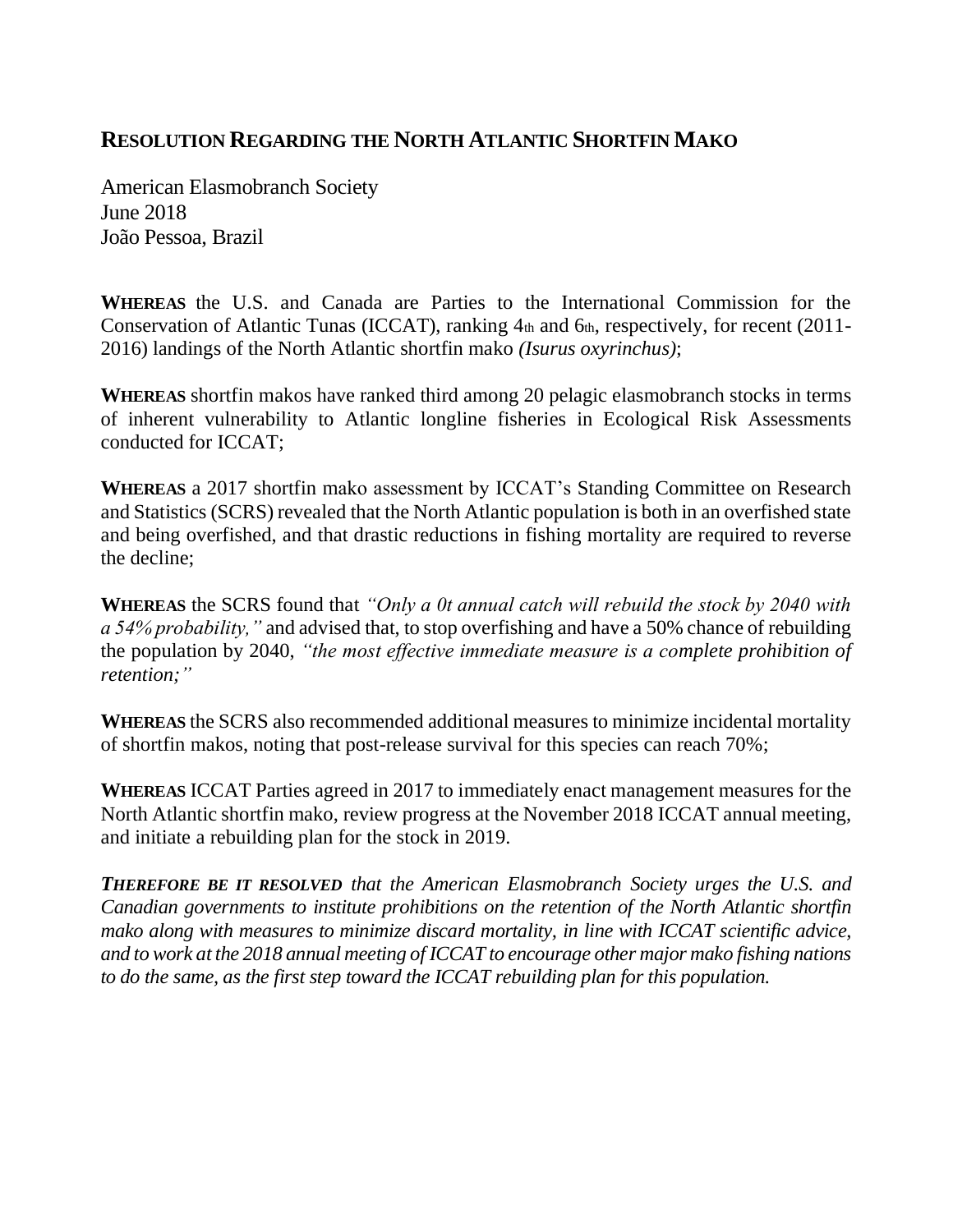## **RESOLUTION REGARDING THE NORTHWEST ATLANTIC FISHERIES ORGANIZATION**

American Elasmobranch Society June 2018 João Pessoa, Brazil

**WHEREAS** the United States (U.S.) and Canada are Parties to the Northwest Atlantic Fisheries Organization (NAFO);

**WHEREAS** Greenland sharks *(Somniosus microcephalus)* are taken primarily as incidental catch in a variety of Northwest Atlantic fisheries, and also targeted by vessels from Greenland and Iceland to supply demand for dried and fermented meat;

**WHEREAS** the NAFO Scientific Council (SC) will complete in June a two-year process, initiated by the U.S., to review Greenland shark status and develop advice for precautionary management for consideration by Parties at the NAFO annual meeting in September 2018;

**WHEREAS** scientists at the 2017 NAFO SC meeting recognized Greenland sharks' extreme longevity (estimated at hundreds of years) and low fecundity;

**WHEREAS** the Northwest Atlantic population of thorny skate *(Amblyraja radiata)* is a straddling stock classified by the International Union for Conservation of Nature (IUCN) as Vulnerable off the east coast of Canada and Critically Endangered off New England;

**WHEREAS** the NAFO total allowable catch (TAC) for skates has been set above the level advised by the NAFO SC since it was established and the population is not recovering well;

**WHEREAS** the NAFO SC will provide advice on NAFO skate limits, based on an updated stock assessment of thorny skates, for consideration by NAFO Parties at the 2018 annual meeting;

**WHEREAS** Amendments to the NAFO Convention that took effect in 2017 commit Parties to modern fishery management principles aimed at preventing overfishing, ensuring long-term sustainability, heeding scientific advice, applying the precautionary approach, minimizing incidental catch, and preserving biological diversity.

*THEREFORE BE IT RESOLVED that the American Elasmobranch Society urges the U.S. and Canadian governments to work to secure at the 2018 NAFO annual meeting precautionary measures in line with advice from the NAFO Scientific Council and the amended NAFO Convention, specifically: measures to protect and minimize discard mortality of Greenland sharks, and a skate TAC with a high probability of rebuilding the region's thorny skate population.*